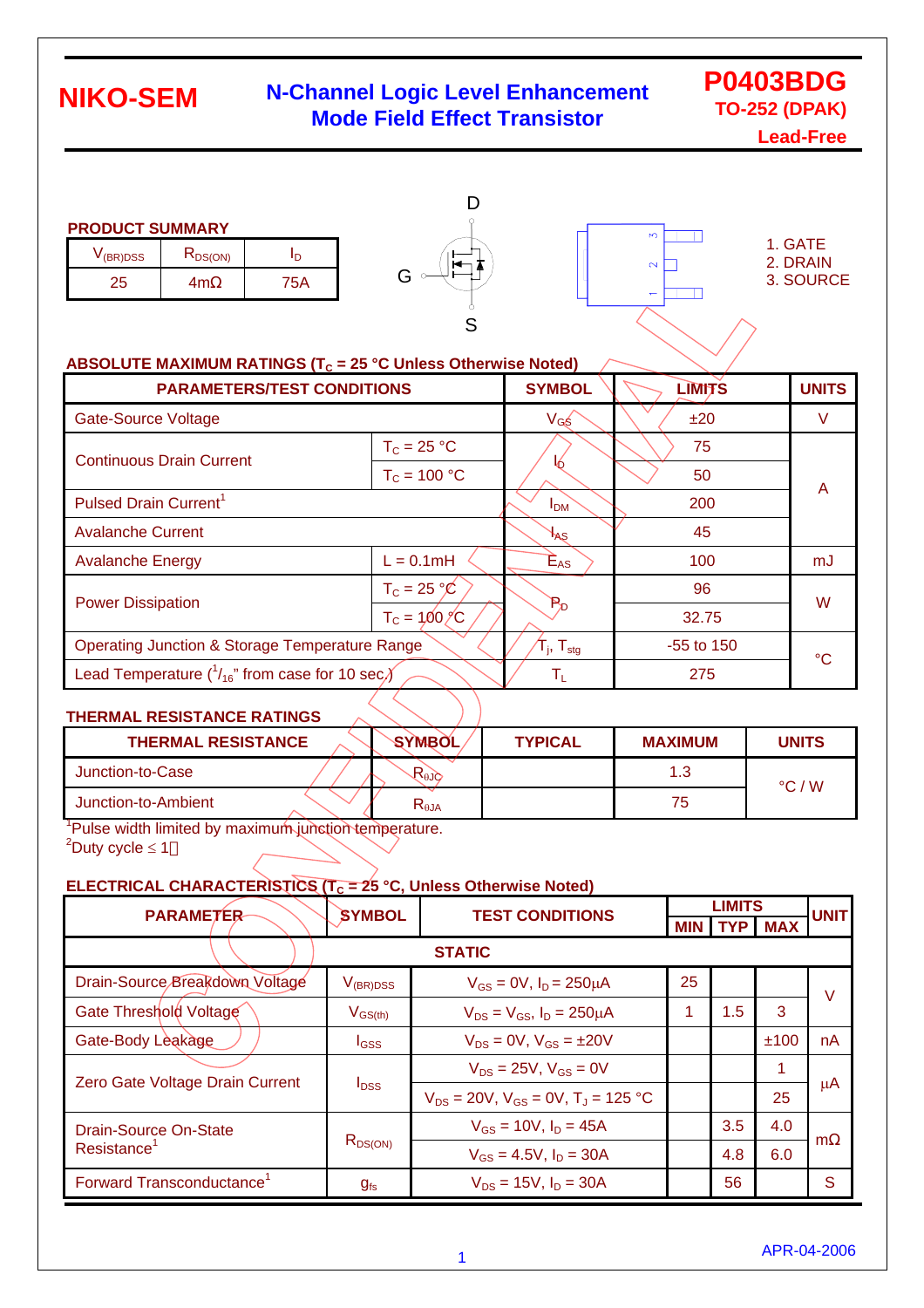### **N-Channel Logic Level Enhancement Mode Field Effect Transistor**

**P0403BDG TO-252 (DPAK) Lead-Free**

|                                                                         |                     | <b>DYNAMIC</b>                                  |  |      |     |        |  |
|-------------------------------------------------------------------------|---------------------|-------------------------------------------------|--|------|-----|--------|--|
| <b>Input Capacitance</b>                                                | $C_{iss}$           |                                                 |  | 4018 |     |        |  |
| <b>Output Capacitance</b>                                               | $C_{\rm oss}$       | $V_{GS} = 0V$ , $V_{DS} = 15V$ , f = 1MHz       |  | 1560 |     | pF     |  |
| <b>Reverse Transfer Capacitance</b>                                     | C <sub>rss</sub>    |                                                 |  | 420  |     |        |  |
| Total Gate Charge <sup>2</sup>                                          | $Q_{g}$             |                                                 |  | 42   |     |        |  |
| Gate-Source Charge <sup>2</sup>                                         | $Q_{gs}$            | $V_{DS} = 10V$ , $V_{GS} = 10V$ ,               |  | 1/5  |     | nC     |  |
| Gate-Drain Charge <sup>2</sup>                                          | $Q_{gd}$            | $I_D = 40A$                                     |  | 22.5 |     |        |  |
| Turn-On Delay Time <sup>2</sup>                                         | $t_{d(on)}$         |                                                 |  | 16.5 |     |        |  |
| Rise Time <sup>2</sup>                                                  | $t_{r}$             | $V_{DS} = 15V$ ,                                |  | 19   |     | nS     |  |
| Turn-Off Delay Time <sup>2</sup>                                        | $t_{d(\text{off})}$ | $I_D \approx 30A$ , $V_{GS} = 10V/R_{GS} = 2.7$ |  | 48   |     |        |  |
| Fall Time <sup>2</sup>                                                  | $t_{f}$             |                                                 |  | 28   |     |        |  |
| SOURCE-DRAIN DIODE RATINGS AND CHARACTERISTICS (T <sub>C</sub> = 25 °C) |                     |                                                 |  |      |     |        |  |
| <b>Continuous Current</b>                                               | $I_{\rm S}$         |                                                 |  |      | 75  | A      |  |
| Pulsed Current <sup>3</sup>                                             | $I_{\text{SM}}$     |                                                 |  |      | 200 |        |  |
| Forward Voltage <sup>1</sup>                                            | $V_{SD}$            | $I_{F}$ = 45A, $V_{GS}$ = 0V                    |  |      | 1.3 | $\vee$ |  |
| <b>Reverse Recovery Time</b>                                            | $t_{rr}$            |                                                 |  | 30   |     | nS     |  |
| <b>Peak Reverse Recovery Current</b>                                    | <b>IRM(REC)</b>     | $E = 45A/dl_F/dt = 100A / \mu S$                |  | 200  |     | A      |  |
| <b>Reverse Recovery Charge</b>                                          | $Q_{\rm pf}$        |                                                 |  | 14   |     | nC     |  |

<sup>1</sup>Pulse test : Pulse Width ≤ 300 µsec, Duty Cycle  $\leq$  2 .

<sup>2</sup>Independent of operating temperature.<br><sup>3</sup>Pulse width limited by maximum junction temperature.

#### **REMARK: THE PRODUCT MARKED WITH "P0403BDG", DATE CODE or LOT #**

**Orders for parts with Lead-Free plating can be placed using the PXXXXXXXG parts name.**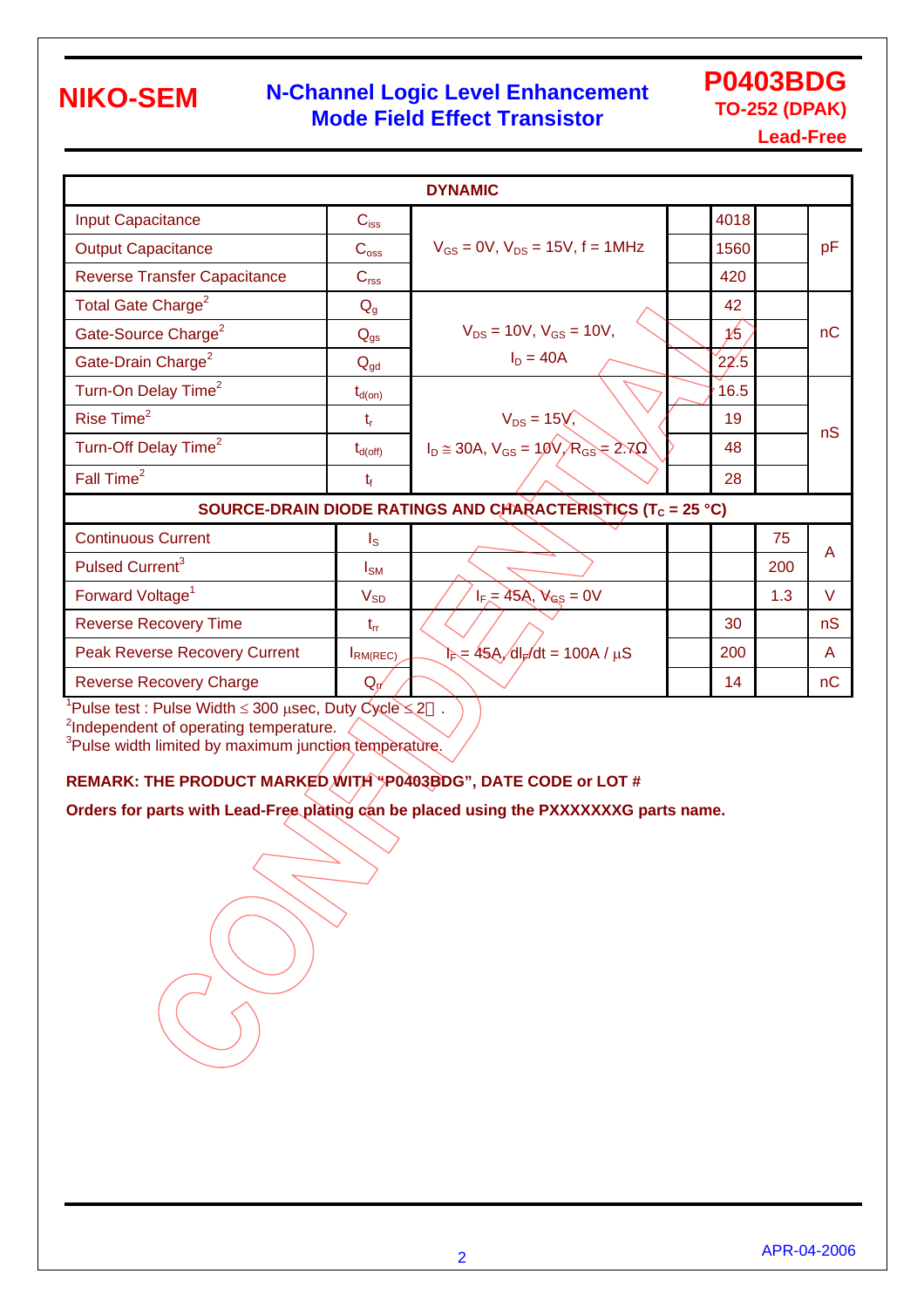#### **N-Channel Logic Level Enhancement Mode Field Effect Transistor NIKO-SEM**



**P0403BDG TO-252 (DPAK)**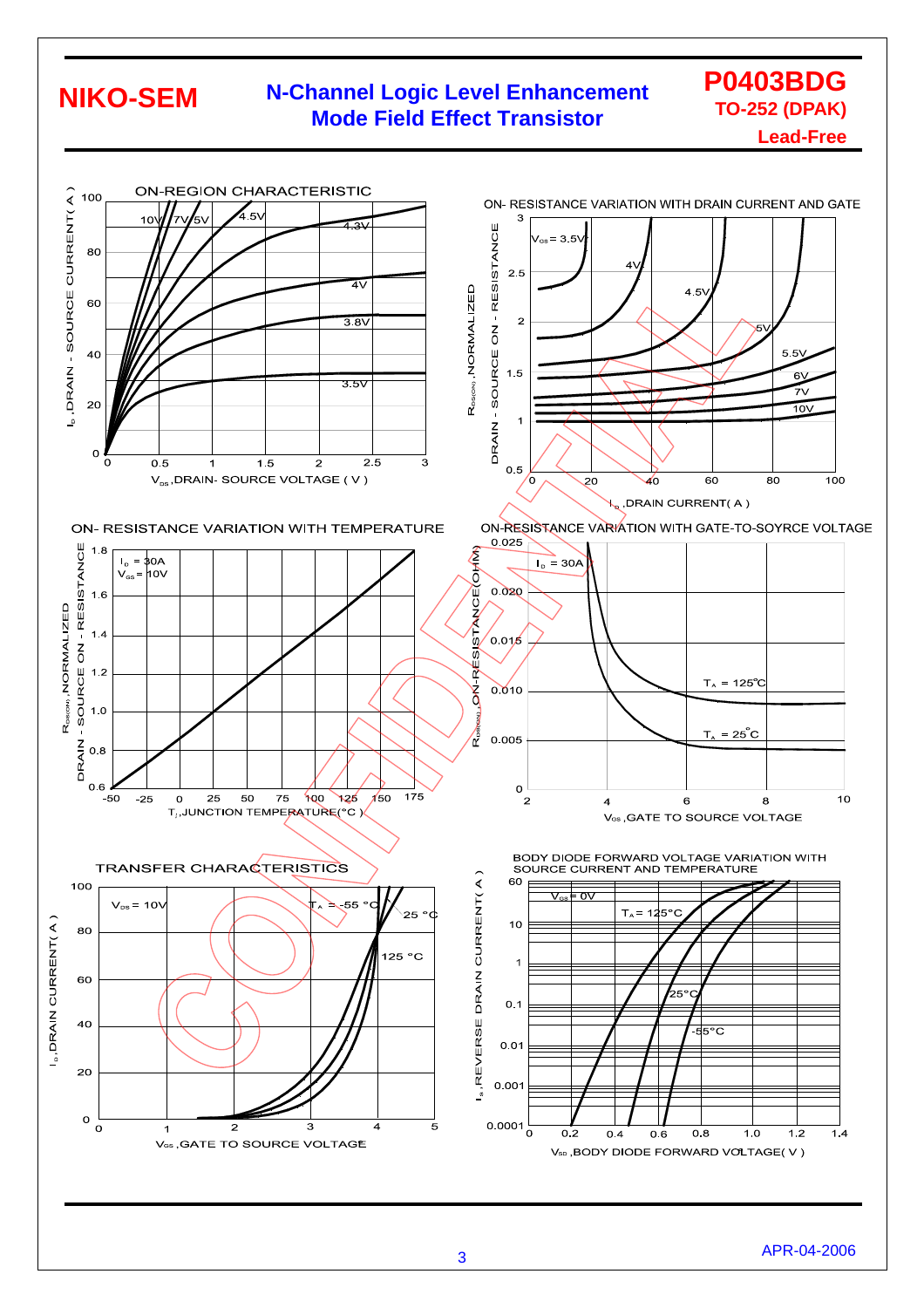### **N-Channel Logic Level Enhancement Mode Field Effect Transistor**

**P0403BDG TO-252 (DPAK)**